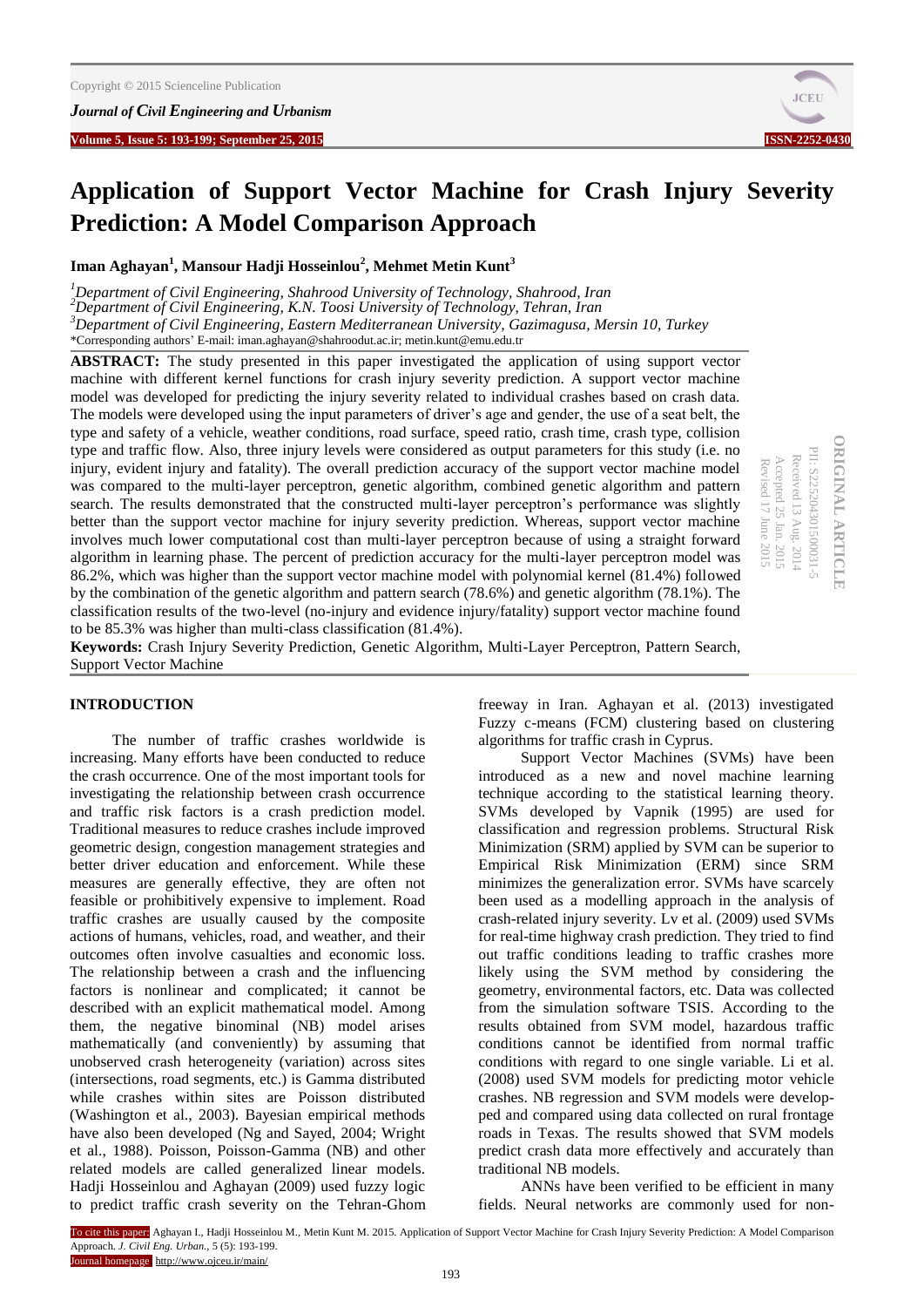linear modelling and forecasting. In traffic safety, some studies have applied ANNs to predicting crash rates and analysing crashes, but none have used twelve parameters, including important factors with detail. Thus, this study attempted to incorporate all relevant parameters into the models to achieve a high percentage of crash forecasting. Mussone et al. (1999) applied ANNs to analyse vehicular crashes that occurred at an intersection in Milan, Italy. A number of studies have attempted to identify groups of drivers at a greater risk of being injured or killed in traffic crashes (Zhang et al., 2000; Valent et al., 2002).

Bedard et al. (2002) applied multivariate logistic regression analysis to investigate the effects of a driver, crash and vehicle characteristics on fatal crashes. Lord et al. (2005) conducted analysis on the relationship among crash, density (vehicles per km per lane) and v/c ratio. They found that along with an increase in v/c ratio, fatal and single-vehicle crashes decreased after some point, and crash rates followed U-shaped relationship. More recent applications in the transportation field using the ANN have included traffic prediction (Yin et al., 2002; Zhong et al., 2004), the estimation of traffic parameters (Tong and Hung, 2002), traffic signal control (Zhang et al., 2001), incident detection (Jin et al., 2002; Yuan and Cheu, 2003), travel behaviour analysis (Subba Rao et al., 1998; Hensher and Ton, 2000; Vythoulkas and Koutsopoulos, 2003) and traffic crash analysis (Mussone et al., 1996; Mussone et al., 1999; Sohn and Lee, 2003; Abdel-Aty and Pande, 2005). For example, Abdelwahab and Abdel-Aty (2001) used ANNs for modelling the relationship between driver injury severity and crash factors related to the driver, vehicle, roadway, and environmental characteristics. Their study focused on classifying crashes into one of three injury severity levels using the readily available crash factors. These authors limit their domain of study to two vehicle crashes that occurred at intersections with signals. The predictive performance of a Multi-Layer Perceptron (MLP) neural network was compared to the performance of the ordered logit model.

The obtained results showed that MLP achieved better classification (correctly classifying 65.6 and 60.4% of cases for training and testing phases respectively) than the ordered logit model (correctly classifying 58.9 and 57.1% of cases for training and testing phases respectively). Aghayan et al. (2012) applied FCM and Fuzzy Subtractive (FS) clustering compared with ANN by considering accuracy and response time criteria. The results represented that ANN can be the appropriate model for prediction accuracy and the lowest response time was achieved by FS algorithm in comparison with the applied models.Genetic Algorithms (GAs) are powerful stochastic search techniques based on the principle of natural evolution. These algorithms were first introduced and investigated by John Holland (1975). According to Chang and Chen (2000), regression models generated by genetic programming (GP) are also independent of any model structure.

According to Deschaine and Francone (2004), the GP is observed to perform better than classification trees with lower error rates and also outperforms neural networks in regression analysis. Several studies (Park et al., 2000; Ceylan and Bell, 2004; Teklu et al., 2007) have used GP methods in the traffic signal system and network optimization. Kunt et al. (2011) used ANN, GA and GA combined with Pattern Search (PS) for predicting the severity of freeway traffic crashes. The performance of these methods was compared to find the most suitable method for predicting crash severity. The results showed that the ANN provided the best prediction.The main aim of this research is to investigate the application of SVM for crash injury severity prediction. MLP, GA, and combined GA and PS models are compared with SVM model to effectively evaluate the classification capability of SVMs. In addition, the most accurate one is selected according to twelve input parameters and three levels of injury severity.

# **Data description**

The dataset used in this study was derived from a total of 1063 reported traffic crashes in Tehran, the capital of Iran. These crashes were selected from the total number of crashes that occurred on the Tehran-Ghom freeway in 2007 since these were the only complete crash records. These data were used as training and testing data for the SVM, MLP, GA and combined GA and PS methods.

Three injury levels were considered for this study (i.e. no injury, evident injury and disabling injury/fatality), and twelve variables were selected from the obtained data. The vehicle speed in police reports was calculated by a camera or breaking distance. Speed ratio was used as one of the input variables defined as the ratio of estimated speed at the time of a crash to posted speed limit at the crash location. Road geometry parameters were not taken into consideration because the selected road had a desirable geometry common to all crashes in the dataset.

Because the data have dissimilar units and magnitudes, the data for each variable had to be normalized. Data normalization can improve the data fitting as well as prediction performances and is required for input into the models. Table 1 shows input and output variables.

# **MATERIAL AND METHODS**

The SVM model treats the traffic crash modelling as a classification problem. The SVM can be used to determine the suitability of those input variables and injury severity levels for model predictions. For comparison purposes, GA, combined GA and PS, and a MLP neural network were developed according to the same dataset (Kunt et al., 2011).

The performance of these methods was compared to find the most suitable method for predicting crash severity at three levels: fatality, evident injury, and no injury.

#### **Support vector machine model**

SVMs have been introduced as a new and novel machine learning technique according to the statistical learning theory. The basic SVM considers two-class pattern recognition problems. The basic idea of SVM is to find a separating hyperplane between the classes in the N-dimension space of the inputs. The largest margin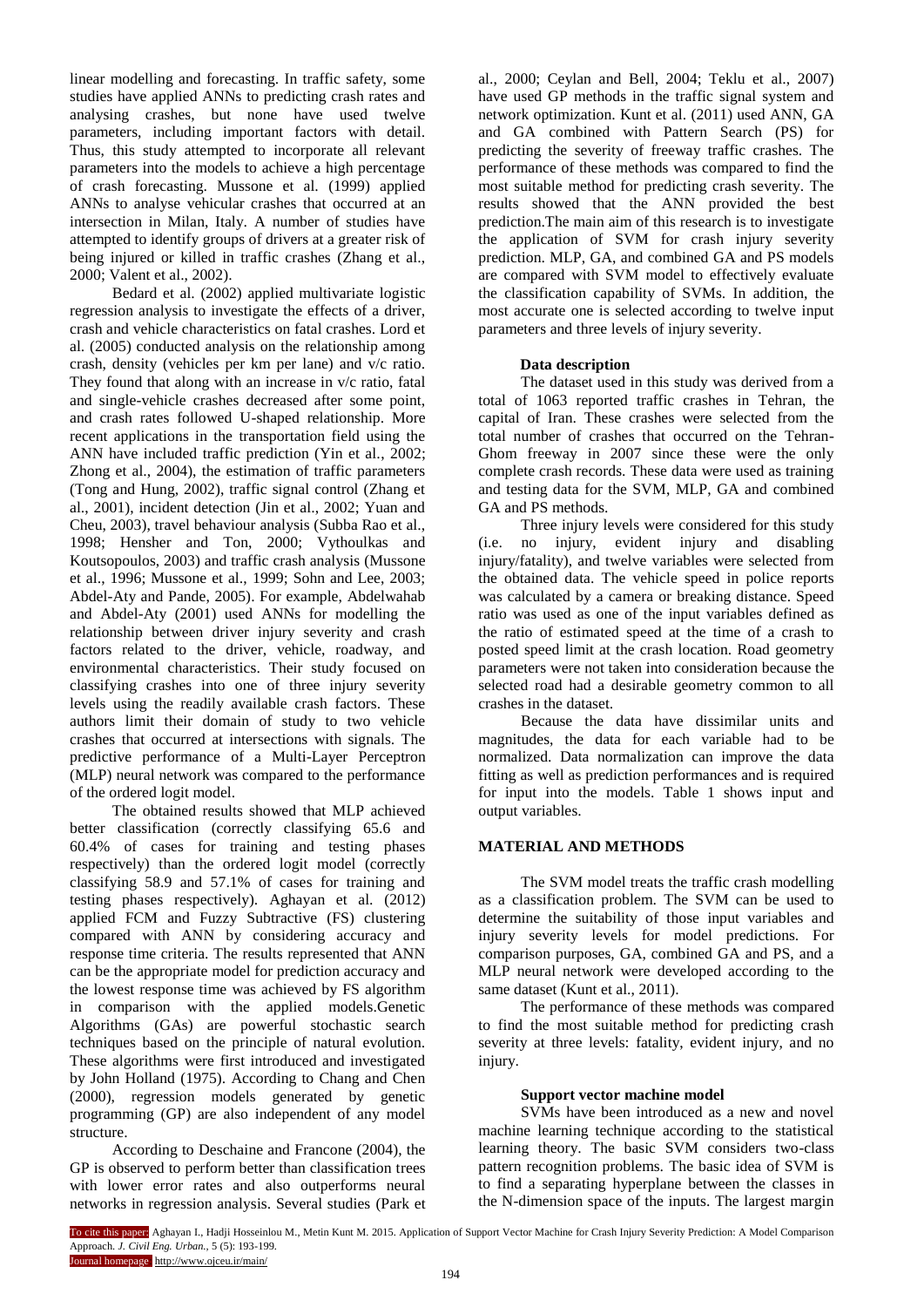between points of the different classes can result in the better generalization error of classifier.

|                     |                          |                              | <b>Table 1.</b> A description of study variables |             |
|---------------------|--------------------------|------------------------------|--------------------------------------------------|-------------|
| Input               | <b>Variables</b>         |                              |                                                  |             |
| Parameters          | Subdivided<br>Parameters | Variable                     | Coding/Values                                    | Data        |
| $\overline{1}$      | $\overline{2}$           | Driver's<br>Gender           | $Man = (1,0)$                                    | 97.56%      |
|                     |                          |                              | Woman= $(0,1)$                                   | 2.44%       |
| 2                   | 1                        | Driver's<br>Age              | Year                                             | 20-34=39%   |
|                     |                          |                              |                                                  | 35-49=44%   |
|                     |                          |                              |                                                  | $50-64=10%$ |
|                     |                          |                              |                                                  | 65-79=7%    |
| 3                   | $\overline{c}$           | Use of Seat<br>Belt          | In use= $(1,0)$                                  | 78.66%      |
|                     |                          |                              | Not in use= $(0,1)$                              | 21.34%      |
| $\overline{4}$      | 3                        | Type of<br>Vehicle           | Passenger car=<br>(1,0,0)                        | 83.54%      |
|                     |                          |                              | Bus= $(0,1,0)$                                   | 2.44%       |
|                     |                          |                              | $Pick-up = (0,0,1)$                              | 14.02%      |
| 5                   | 2                        | Safety of<br>Vehicle         | High standard=<br>(1,0)                          | 31.71%      |
|                     |                          |                              | Low standard= $(0,1)$                            | 68.29%      |
| 6                   | $\overline{4}$           | Weather<br>Condition         | Clear= $(1,0,0,0)$                               | 56.71%      |
|                     |                          |                              | Snowy= $(0,1,0,0)$                               | 7.93%       |
|                     |                          |                              | Rainy= $(0,0,1,0)$                               | 10.37%      |
|                     |                          |                              | $Cloudy=(0,0,0,1)$                               | 25%         |
| 7                   | 3                        | Road<br>Surface              | $Dry=(1,0,0)$                                    | 75%         |
|                     |                          |                              | $Wet = (0,1,0)$                                  | 17.68%      |
|                     |                          |                              | $Snowy/Icy = (0,0,1)$                            | 7.32%       |
| 8                   | $\mathbf{1}$             | Speed<br>Ratio               | km/hr / km/hr                                    |             |
| 9                   | $\mathfrak{2}$           | Crash Time                   | Day= $(1,0)$                                     | 65.85%      |
|                     |                          |                              | Night= $(0,1)$                                   | 34.15%      |
| 1<br>0              | 2                        | Crash Type                   | With vehicle= $(1,0)$                            | 74.81%      |
|                     |                          |                              | With multiple<br>vehicles= $(0,1)$               | 25.19%      |
| $\mathbf{1}$<br>1   | $\overline{\mathbf{3}}$  | Collision<br>Type            | Rear-end= $(1,0,0)$                              | 51.95%      |
|                     |                          |                              | Right-angle= $(0,1,0)$                           | 30.24%      |
|                     |                          |                              | Sideswipe= $(0,0,1)$                             | 17.80%      |
| 1<br>$\overline{c}$ | 1                        | Traffic<br>Flow              | veh/h                                            |             |
|                     | <b>Output variables</b>  |                              |                                                  |             |
|                     | 3                        | Driver<br>Injury<br>Severity | Fatality= $(1,0,0)$                              | 14.02%      |
|                     |                          |                              | Evident injury=<br>(0,1,0)                       | 38.41%      |
|                     |                          |                              | No injury= $(0,0,1)$                             | 47.56%      |
|                     |                          |                              |                                                  |             |

**Table 1.** A description of study variables

The basic SVM formulation solves the binary classification problems; thus, several binary classifiers should be applied for constructing a multi-class classifier or making fundamental changes to the original formulation to consider all classes at the same time. The binary classifiers for both linear and nonlinear separable data are mentioned below.

Training samples are considered as:

 $X = \{ (x, y) | (x_1, y_1), (x_2, y_2), ..., (x_k, y_k) \}, \quad k=1,..., N$  (1) where  $x_k \in R^d$  is the kth input pattern, d denotes the dimension of the input space and  $y_k$  is its corresponding observed result, which is a binary variable 1 or -1. Here,

 $x_k$  denotes attributes of organization and  $y_k$  is observed result of whether the injury severity is no injury or fatality/evident injury. Therefore, if the injury severity causes fatality/evident injury then  $y_k = -1$ , else  $y_k = 1$ . Considering that the training set is linearly separable after being mapped into higher dimensional feature space by nonlinear function  $\phi(\cdot)$ . Thus, the classifier can be constructed as:

 $w^T \phi(x_k)+b \ge 1$  if  $y_k = 1$ <br>  $w^T \phi(x_k)+b \le -1$  if  $y_k = -1$  $w^T \phi(x_k) + b \le -1$  if  $y_k = -1$  (2)

The distance between the two boundary lines  $\frac{1}{2} ||w||^2$ . The maximal margin classifier optimizes this by separating the data with the maximal margin hyperplane. Meanwhile, the training set is usually not linearly separable even mapped into a high dimensional feature space; thus, a perfect separating hyperplane cannot happen to make each  $x_k$  satisfy condition (Eq. 2). Consequently, soft margin SVM is used to penalize misclassification errors and to employ a parameter (the soft margin C) to control the cost of misclassification. In the constraints, the positive slack variable  $(\varepsilon_k)$  is introduced to measure how much the margin constraints are violated (Vapnik, 1995).

$$
\begin{array}{l}\n\min_{w,b,\varepsilon_k} \frac{1}{2} w^{\mathrm{T}} w + C \sum_{k=1}^{N} \varepsilon_k\\ \n\text{subject to } y_k[w^{\mathrm{T}} \emptyset(x_k) + b] \ge 1 - \varepsilon_k, k = 1, \dots, N\\ \n\varepsilon_k \ge 0 \tag{3}\n\end{array}
$$

where C is the regularizing (margin) parameter or penalty factor that determines the trade-off between the maximization of the margin and minimization of the classification error (Gun, 1998; Cristianini and Shawe-Taylor, 2000).

This constraint along with the objective of minimizing function can be solved using LaGrange multipliers  $(\alpha_i)$ . Thus, using LaGrange multipliers techniques can lead to the following dual optimization problem.

$$
\min P(\alpha) = -\sum_{k=1}^{N} \alpha_k + \frac{1}{2} \sum_{i=1}^{N} \sum_{j=1}^{N} \alpha_i \alpha_j y_i y_j K(x_i, x_j)
$$
  
subject to  $\sum_{k=1}^{N} \alpha_k y_k = 0, \quad 0 \le \alpha_k \le C, k = 1, ..., N$  (4)

 $K(x_i, x_i) \equiv \phi(x_i)^T \phi(x_i)$  is called the kernel function. After solving Eq. 4 and substituting  $w =$  $\sum_{k=1}^{N} \alpha_k y_k \emptyset(x_k)$  into original classification problem, the following classifier is obtained:

$$
y(x) = sign(w^{T}\emptyset(x) + b)
$$
  
= sign $\left(\sum_{k=1}^{N} \alpha_{k}y_{k}K(x, x_{k}) + b\right)$   
(5)

There are different kernel functions that can be used for traffic crash analysis. In this study, linear function, polynomial function (5 degree), Radial Basis Function (RBF), and sigmoid function were applied so as to find the best kernel function, as shown in Table 2. The most important factors that influence the SVM's performance are the kernel parameters and the penalty factor. To achieve a better classification effect, the values of parameters in each model are important. These parameters are penalty factor C and kernel parameters (such as  $\gamma$  in RBF). The leave-one-out n-fold (5-fold) cross validation is a procedure to determine the best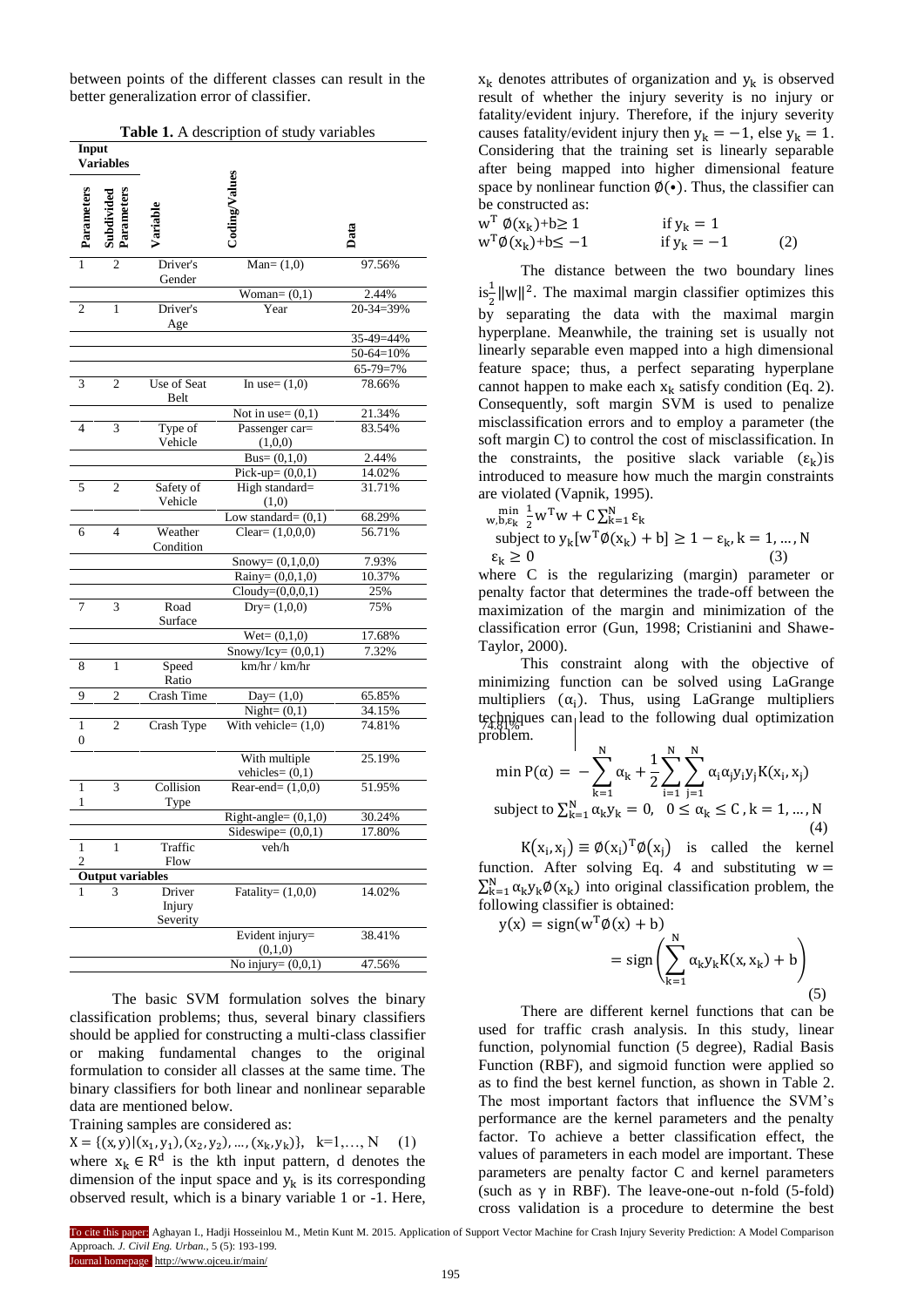hyper parameters  $(C, v, d, r)$  for SVM. For each crash record, the training dataset has a label which indicates the severity level (i.e. no injury, evident injury and fatality) and its paired individual crash data (input variables). Based on training crash data, the relationship between injury severity and input variables were learned in SVM model. For obtaining the maximum performance of model, the optimal values of the parameters were estimated. Based on the crash information defined in the testing crash dataset, the SVM model can make prediction on the severity level of each crash. The predicted and observed severities of crashes can be compared to evaluate the accuracy (the proportion of the total number of predictions that are correct) of correctly classified crashes.

| Table 2. List of popular kernel functions |  |  |
|-------------------------------------------|--|--|
|-------------------------------------------|--|--|

| Type of classifier                         | Kernel function                              |  |  |
|--------------------------------------------|----------------------------------------------|--|--|
| Linear kernel                              | $K(x_i, x_j) = x_i^T x_j$                    |  |  |
| Polynomial kernel                          | $K(x_i, x_j) = (\gamma x_i^T x_j + r)^d$     |  |  |
| Radial basis kernel                        | $K(x_i, x_j) = exp(-\gamma   x_i - x_i  ^2)$ |  |  |
| Sigmoid kernel                             | $K(x_i, x_j) = \tanh(\gamma x_i^T x_i + r)$  |  |  |
| $\gamma$ , r, and d are kernel parameters. |                                              |  |  |

The SVM model demonstrated so far is for twocategory classification. However, this model can be extended to multi-category classification tasks. Oneversus- rest (OVR) approach is used to solve multi-level injury severity classification problem. In order to locate the best hyper parameters, leave-one-out cross validation is considered for SVM light (Joachims, 1998) and LIBSVM (Chang and Lin, 2013) in the MATLAB software. In this code, we want to illustrate how to perform classification using n-fold cross validation, which is a common methodology to use when the data set does not have explicit training and testing set separately. Such data sets usually come as a single set and they need to be separated into n equal parts/folds. The leave-one-out n-fold cross validation is to classify observations in a fold k by using the model trained from  ${all}$  {all} -{k} models, and repeat the process for all k. The overall accuracy is obtained by averaging the accuracy per each of the n-fold cross validation. The observations are separated into n folds equally, the code use n-1 folds to train the SVM model which will be used to classify the remaining 1 fold according to standard OVR. The leave-one-out procedure should therefore be efficient for small sample sizes. Also for evaluation of the obtained results from classified data, the confusion matrix is used and is defined as an error matrix or a contingency table to determine the performance of the network. A grid searching algorithm was used to determine the kernel parameters related to the SVM model.

In this study, multi-class and two-class classification problems were considered. For achieving the better predictions, multi-class classification was reduced to a two-class classification. Thus, the three injury severities were converted to two severity levels (no-injury and evidence injury/fatality level).

#### **Multi-Layer Perceptron Model**

This study used a MLP neural network architecture that consisted of a multi-layer feed-forward network with sigmoid hidden neurons and linear output neurons as well as a network that was trained with the Levenberg-Marquardt back-propagation algorithm. The MLP model consisted of two layers, with each layer having a weight matrix W, a bias vector b, and an output vector  $p^i$ , with  $i > 1$ . Figure 1 shows the selected final prediction model for each layer in the MLP model where the number of the layer is appended as a superscript to the variable. For the different weights and other elements of the network, superscripts were applied to recognize the source (second index) and the destination (first index). Layer weight (LW) matrices and input weight (IW) matrices were used in the MLP model. The model was applied to the data that were randomly divided into sets for model training, testing, and validating. The MLP model had 12 inputs, 25 neurons in the first layer, and 3 neurons in the second layer. The output layer of the MLP model consisted of three neurons representing the three levels of injury severity. Of the original data, 70% were used in the training phase. While the validation and test data sets each contained 15% of the original data. A constant input 1 was fed to the bias for each neuron with regard to the outputs of each intermediate layer that were the inputs to the following layer. Thus, layer 2 could be analysed as a one-layer network with 25 inputs, 3 neurons, and a  $3*25$  weight matrix  $W^2$ ; in such circumstances, the input layer 2 is  $p^2$ . All vectors and matrices of layer 2 have been identified; the layer can be treated as a single-layer network on its own. However, the objective of this network is to reduce the error e through the Least Mean Square (LMS) error algorithm that calculates the difference between  $t$  and  $p^i$  in which  $i > 1$  and t is the target vector. The perceptron learning rule calculates the desired changes (target output) to the perceptron's weights and biases, given an input vector  $p<sup>1</sup>$ and the associated error e (Kunt et al., 2011).

## **RESULTS AND DISCUSSION**

This study applied the SVM to predict the severity of traffic crashes. For comparison purposes, GA, combined GA and PS, and MLP neural network were developed (Kunt et al., 2011).

MATLAB software was used for comparing the performance of three modelling approaches (ANN, GA, and combined GA and PS) discussed earlier. And, the LIBSVM, SVM light and SVM multiclass were applied for the SVM model. The grid searching method was considered and the best values related to kernel parameters were selected automatically using the software.

The multi-class classification results of the SVM for different kernel functions by using LIBSVM are graphically depicted in Figure 2. The unfilled markers represent data instance from the train set. The filled markers represent data instance from the test set, and filled colour represents the class label assigned by SVM; whereas, the edge colour represents the true label. The marker size of the test set represents the probability that the sample instance is assigned with its corresponding class label; the bigger, the more confidence. Based on the obtained results shown in Table 3, the best prediction accuracy of the multi-class SVM model was 81.4%. It means that the overall classification accuracy is 81.4%,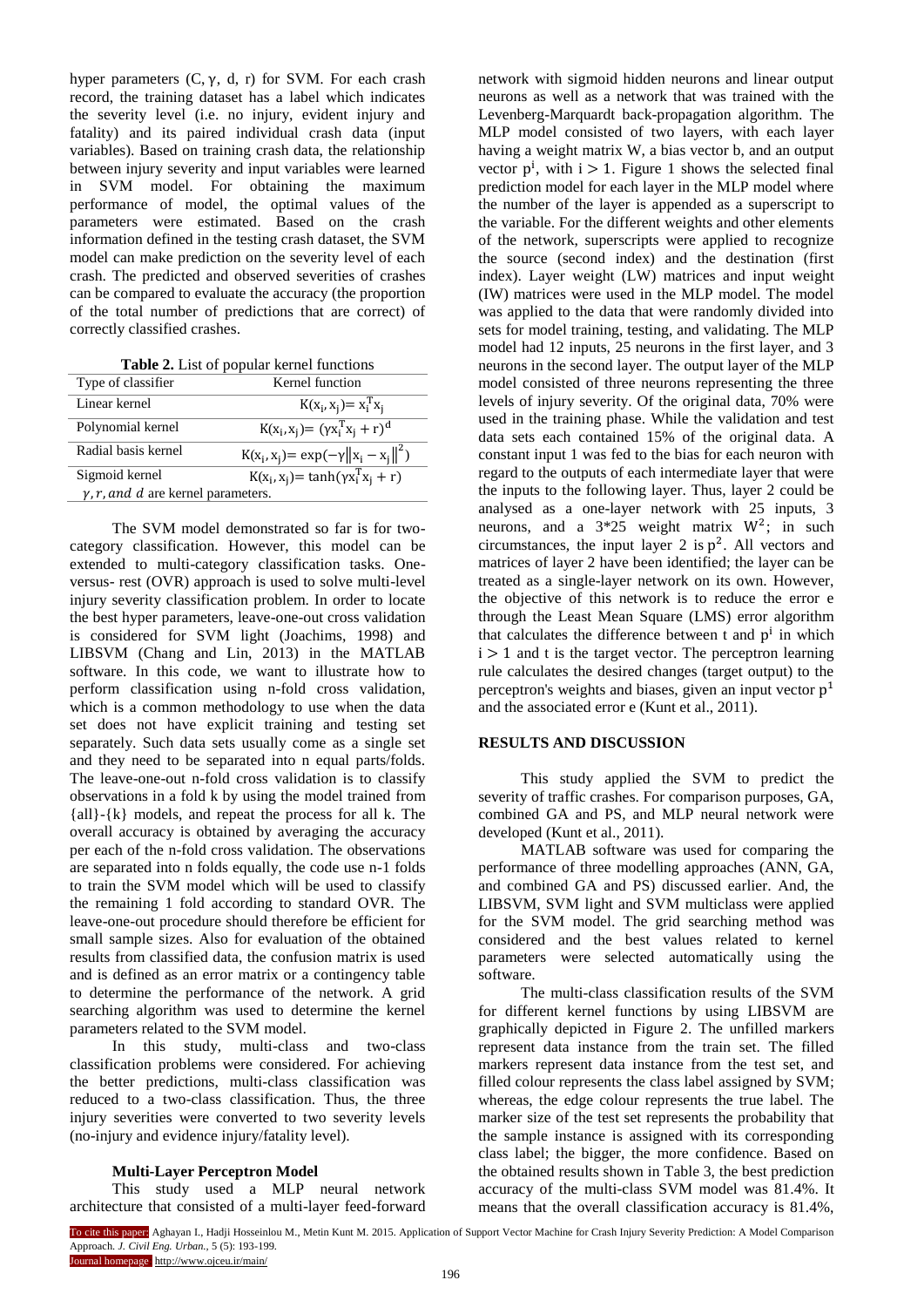indicating the fact that 81.4 percent of injury severities related to individuals crashes was correctly identified. Moreover, the prediction accuracy of the two-class SVM model (85.3%) was significantly improved than multiclass classification (81.4%). When kernel function was polynomial, the accuracies of the SVM model were better than other kernel functions; meanwhile, the overall prediction accuracy from RBF and polynomial kernel functions was close to each other. LIBSVM had a better performance in terms of classification accuracy.

The MLP, which was applied for training, testing, and validation, consisted of 12 inputs, 25 neurons in the hidden layers, and 3 neurons in the output layer. The results of the MLP model are presented in Table 4 in the form of a prediction table. Table 4 depicts the prediction level of injury severity patterns in training, testing and validation phases.

The data for training, validation, and testing of the MLP application represented 70%, 15%, and 15% of all







**Figure 1.** The structure of the final MLP neural



(a) Linear (b) Polynomial



**Figure 2.** Multi-class classification results of SVM for different kernel functions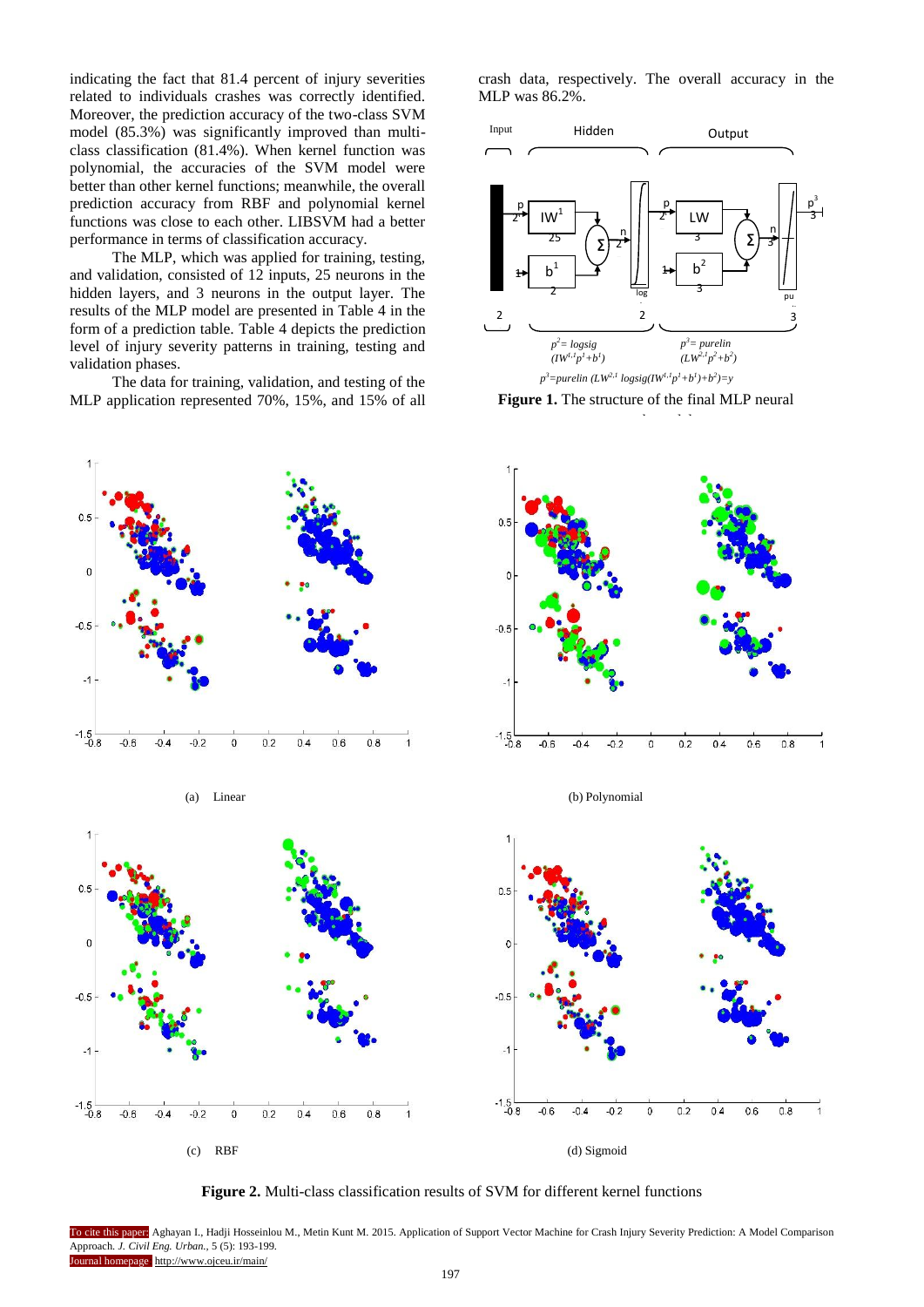**Table 3.** Classification accuracy of SVM models

| Kernel<br>function | <b>LIBSVM</b>              |                              | $\mathbf{SVM}^\mathit{light}$   | $\mathbf{SVM}^{multiclass}$    |  |
|--------------------|----------------------------|------------------------------|---------------------------------|--------------------------------|--|
|                    | vg. accuracy<br>two-class) | accuracy<br>ti-class<br>Avg. | class)<br>$Avg.$ accura<br>two. | multi-class)<br>accura<br>Avg. |  |
| <b>Linear</b>      | 79.7                       | 68.0                         | 61.7                            | 58.7                           |  |
| Polynomial         | 85.3                       | 81.4                         | 84.3                            | 71.4                           |  |
| <b>RBF</b>         | 84.9                       | 80.7                         | 82.6                            | 65.0                           |  |
| Sigmoid            | 79.8                       | 68.6                         | 62.1                            | 58.9                           |  |

| <b>Table 4.</b> Prediction table of the MLP model |  |  |
|---------------------------------------------------|--|--|
|---------------------------------------------------|--|--|

| <b>Injury severity</b> | <b>Training</b> | <b>Validation</b> | Test | All  |
|------------------------|-----------------|-------------------|------|------|
| No Injury              | 89.8            | 80.9              | 82.6 | 87.9 |
| <b>Evident Injury</b>  | 89.2            | 75.1              | 68.5 | 84.3 |
| <b>Fatality</b>        | 88.4            | 68.5              | 74.7 | 82.5 |
| <b>Overall</b>         | 90.1            | 77.6              | 76.4 | 86.2 |

Table 5 represents the overall prediction accuracy for the SVM, MLP, GA and combined GA and PS models. The results showed that the percent of prediction accuracy for the MLP model was 86.2%, which was higher than the SVM model with polynomial kernel (81.4%) followed by the combined GA and PS (78.6%) and GA (78.1%).

**Table 5.** Results of the SVM, MLP, GA and combined GA and PS models for crash injury severity

| <b>Result</b>                  | <b>SVM</b> | ML P | GA   | <b>GA-PS</b> |
|--------------------------------|------------|------|------|--------------|
| <b>Overall</b><br>$Accuracy\%$ | 81.4       | 86.2 | 78.1 | 78.6         |

## **CONCLUSION**

In this paper, the application of the SVM with the different kernel functions for crash injury severity prediction was investigated. The MLP, GA, combined GA and PS were also developed using the twelve input parameters and three levels of injury severity. The prediction accuracy of the SVM model was compared to the MLP, GA, combined GA and PS. The results demonstrated that the constructed MLP's performance was slightly better than the SVM for injury severity prediction. Whereas, SVM involved much lower computational cost than MLP because of using a straight forward algorithm in learning phase. The percent of prediction accuracy for the MLP mode was 86.2%, which was higher than the SVM model with polynomial kernel (81.4%) followed by the combination of the GA and PS (78.6%) and GA (78.1%). The classification results of the two-level SVM found to be 85.3% was higher than multi-class classification (81.4%). Also, the SVM prevented over fitting. Overall, using kernel functions led to calculating nonlinear solution, much simpler. One of the important advantage of SVM is to provide solutions with better generalization in comparison with MLP. A large number of parameters are necessary to be determined for MLP consisted of the number of hidden layers, number of hidden nodes, and transfer functions, etc. Meanwhile, few parameters are

required for SVM according to the type of kernel functions. The advantage of using the GA or the combined GA and PS model is that the functions and coefficients of relationships are known. Thus, each model has its own advantage, and therefore using more than one method may provide a better understanding of the relationship between input and output variables.

#### **REFERENCES**

- Abdel-Aty M, Pande A (2005). Identifying crash propensity using specific traffic speed conditions, Journal of Safety Research, 36(1): 97–108. doi:10.1016/j.jsr.2004.11.002
- Abdelwahab HT, Abdel-Aty MA (2001). Development of artificial neural network models to predict driver injury severity in traffic accidents at signalized intersections, Transportation Research Record, 1746: 6–13. doi:10.3141/1746-02
- Aghayan I, Noii N, Kunt MM (2012). Extended Traffic Crash Modeling through Precision and Response Time Using Fuzzy Clustering Algorithms Compared with Multi-Layer Perceptron. Promet- Traffic and Transportation, 24(6):455-467.
- Aghayan I, Noii N, Kunt MM (2013). Fuzzy C-means clustering based on clustering algorithms for traffic crash data, Advances in Civil Engineering and Building Materials, Edited by Zhao, J., Taylor and Francis Group, London
- Bedard M, Guyatt GH, Stones MJ, Hirdes JP (2002). The independent contribution of driver, crash, and vehicle characteristics to driver fatalities, Accident Analysis and Prevention, 34(6): 717–727. doi:10.1016/S0001-4575(01)00072-0
- Ceylan H, Bell MGH (2004). Traffic signal timing optimization based on genetic algorithm approach, including drivers' routing, Transportation Research Part B: Methodological, 38(4): 329–342. doi:10.1016/S0191-2615(03)00015-8
- Chang, CC, Lin, CJ (2013). A library for support vector machine,www.csie.ntu.edu.tw/∼cjlin/libsvm/.
- Chang, N.-B.; Chen, W. C. (2000). Prediction of PCDDs/
- Cristianini N, Shawe-Taylor J (2000). An Introduction to Support Vector Machines and Other Kernel-based Learning Methods, Cambridge University Press, Cambridge, UK.
- Deschaine, LM, Francone F (2004). White Paper: Comparison of Discipulus™ (Linear Genetic Programming Software with Support Vector Machines, Classification Trees, Neural Networks and Human Experts). Available from Internet: <http://www.rmltech.com>.
- Gun S (1998). Support vector machines for classification and regression, Technical Report, University of Southampton, UK.
- Hadji Hosseinlou M, Aghayan I (2009). Prediction of traffic accident severity based on fuzzy logic, in 8th International Congress on Civil Engineering, 11–13 May 2009, Shiraz, Iran, 243–248.
- Hensher DA, Ton TT (2000). A comparison of the predictive potential of artificial neural networks and nested logit models for commuter mode choice,

To cite this paper: Aghayan I., Hadji Hosseinlou M., Metin Kunt M. 2015. Application of Support Vector Machine for Crash Injury Severity Prediction: A Model Comparison Approach. *J. Civil Eng. Urban.,* 5 (5): 193-199. Journal homepage http://www.ojceu.ir/main/